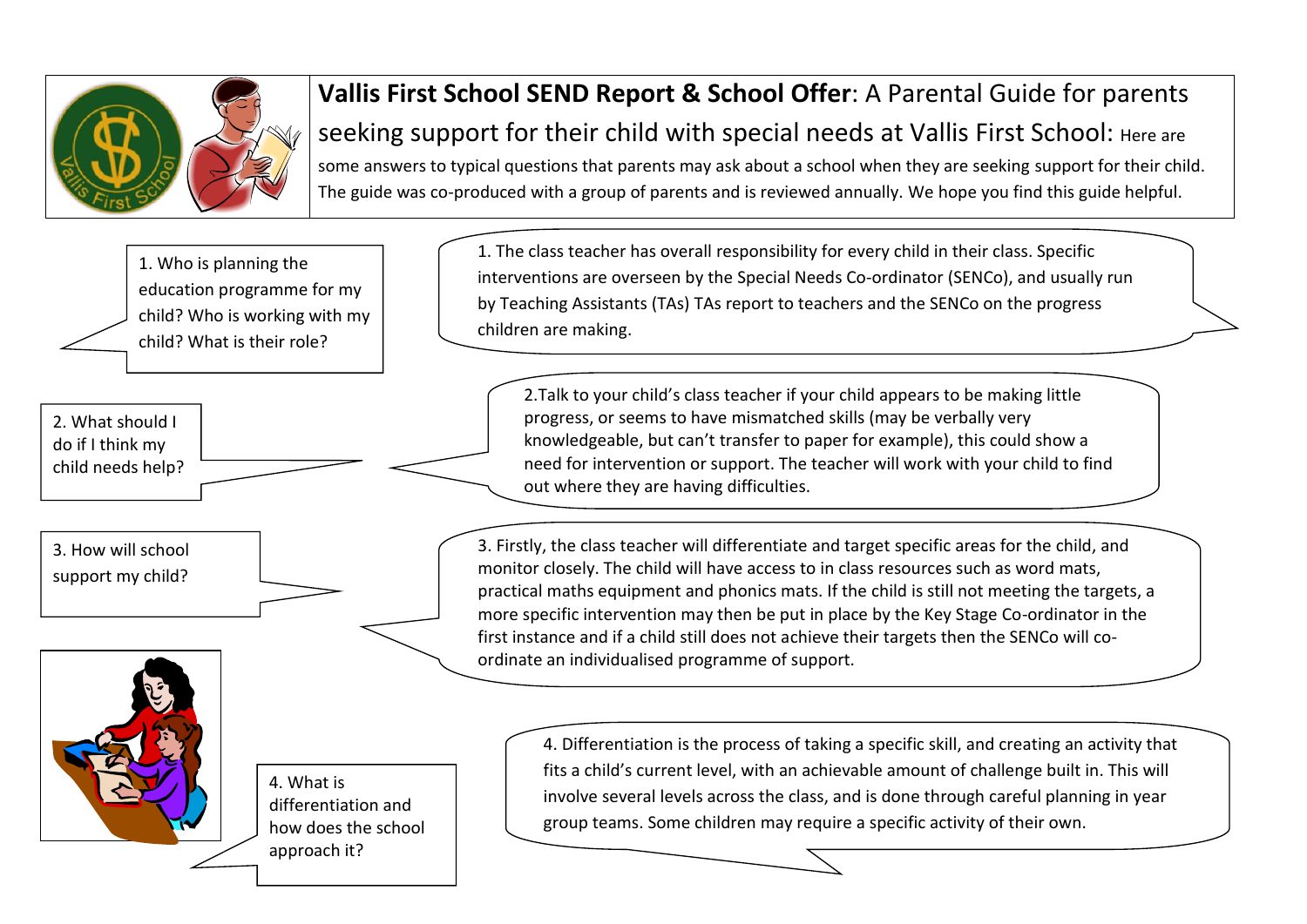5. How does the school

measure my child's progress?  $\vert$   $\vert$   $\vert$   $\vert$   $\vert$  5. All children's progress is tracked against Age Related Standards (ARS), including children with SEN. Children who are following specific interventions have their achievement measured at the beginning of the intervention, and then again at the end to see how much progress has been made. This is in conjunction with termly teacher assessments by looking at the work done over the period, and assessed writing or maths tasks at the end of a theme. Children identified at SEN Support are tracked against a series of individually set outcomes and actions.

> 6. All parents are invited to parents' evenings twice a year, and are also given a detailed report every year. Children at SEN Support are set regular review meetings which are agreed, at point of review, with parents. Children with high level needs are invited to an annual review each year which is run by the SENCo with input from class teachers and TAs that work with the child. Parents would normally meet informally in between the Annual Reviews either with the class teacher or the SENCO as appropriate. If at any time a parent wishes to discuss their child's progress, they are welcome to make an appointment to mutually suit school and parent. This could be with the class teacher, the SENCo, or both.

6. What opportunities will I have to discuss my child's progress?

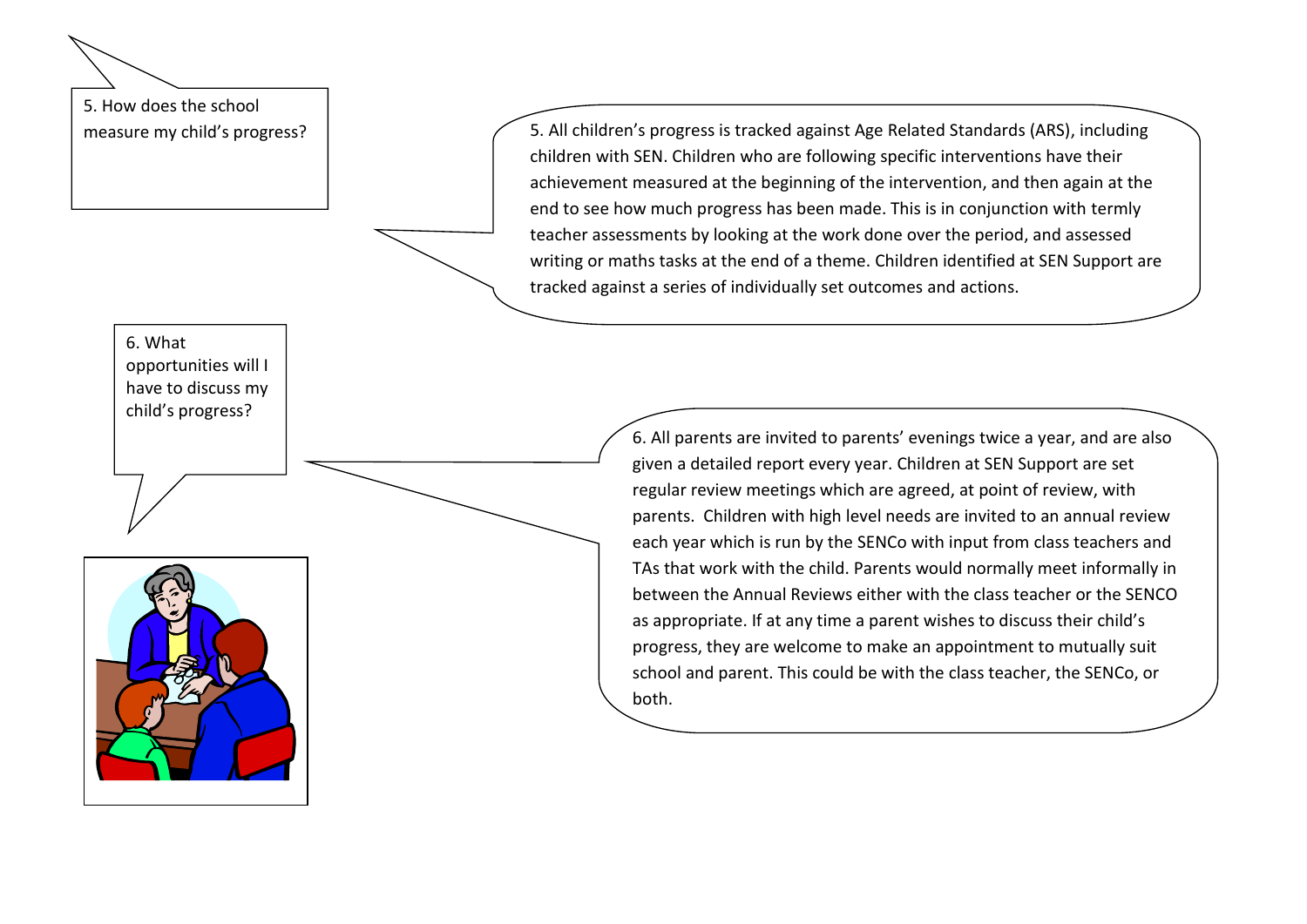7. What support is there for my child's overall well-being, medical and pastoral needs?



8. What specialist services and expertise are available or accessed by the school?

9. What training have the staff had to support children with SEN or disabilities?

7. If a child comes into school with a specific medical need, the staff working with that child are given appropriate training to support the child. There are personal care facilities to prevent lifting in the disabled toilet area. Plans are created with parents to support staff and these are followed for children with diabetes/epilepsy/nut allergies. If children have severe food allergies they may need to eat with a small group of children whose lunches will not trigger an allergic reaction. Medications are administered by specific staff who may need to be trained eg epi pens, insulin. Inhalers and epipens are stored in class and administered by classroom or lunchtime staff as appropriate. Teachers try to create a supportive and caring environment in their classes and staff are watchful for children who may be withdrawn or tearful and need someone to chat to. Nurture provision and our ELSA (Emotional Literacy Support Assistant) is in place to support children with on-going social and emotional difficulties. Children whose behaviour puts them at risk from exclusion are discussed at the Frome Behaviour Panel, which has the power to issue further support if required. Parents of children with these difficulties are given the opportunity to work with the Parent and Family Support Advisor (PFSA) and the 'Family Support Practitioners' (FSP) worker.

> 8. If a child with a specific need comes into the school, or a specific need is diagnosed during a child's time at Vallis, we are able to access professional support. This may be through Visual Support teachers, Hearing Support teachers, the Physical and Medical Support team, or the Autism & Communication Service. We also access the Integrated Therapy Service to gain support from Speech and Language Therapists (SALT) and Occupational Therapists. If we feel a child needs support from an Educational Psychologist or Learning Support, we are able to request involvement through our annual EP and SSID meetings. We also access the PFSA and FSP workers, and as required work with outreach workers from our local Special School. We run Forest School and Nurture provision. We have an ELSA, a specialist SALT TA and also run ILI (Individual Literacy Intervention).

9. Key staff have been trained in some areas and all staff in other areas. This includes Diabetes, Autism, Signing using Somerset Universal Communication, British Sign Language level 1, ILI, Attachment and Emotional Nurture Support and Behavioural support (TEAMTEACH).

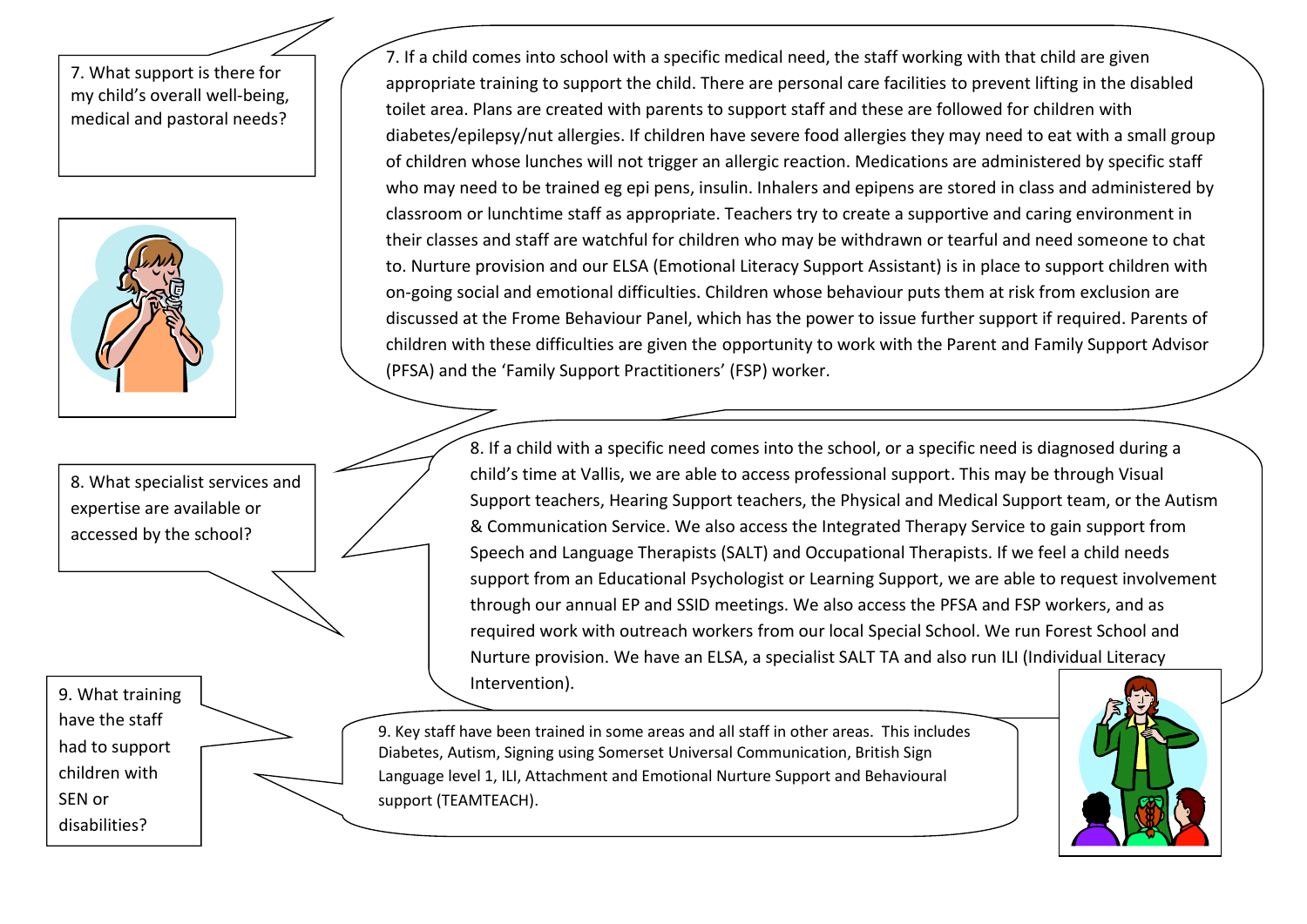10. How will my child be included in activities outside the classroom including school trips?



11. How accessible is the school? What adaptations have been made?

> internally and externally and no space to accommodate ramps. We have external wheelchair access to the School Hall, disabled toilet, KS1 classes and the School Office. Adaptations have included: low level hand rails on internal staircases, a disabled toilet with motorised lifting table and nappy changing facilities on the ground floor.

> 11. Our school is on a difficult, hilly and restricted site with several flights of stairs

10. Each child's needs are looked at individually, and trips are adapted to suit the majority. A risk assessment may be carried out to see if the child will be safe and enjoy

If a child has a specific need that cannot be accommodated easily, then parents may

be asked to support them during the trip, or a trained member of staff may

accessing the trip. Parents will be involved in these discussions.

accompany them on a one to one basis.

12. How does the school prepare my child for school,

and for changes in school?<br>and for changes in school?<br>and for changes in school? involves all professionals currently working with the child, and all those planned to work with them. This is then reviewed in their first term in Reception. If a child joins us during the school year, then meetings are held with the previous school (if possible), and paper work is sent to accompany the child. This will detail previous support given to that child, and the SENCo and Headteacher will arrange appropriate support in conjunction with parents. When children move on during their school time, paperwork will be sent on, and meetings held if possible. At the end of Year 4 the SENCo and teachers meet with middle school staff to discuss children's needs and to develop a School Entry Plan for high need pupils where necessary. Paperwork is shared with middle school staff and vulnerable children are given extra opportunities to visit their new schools.